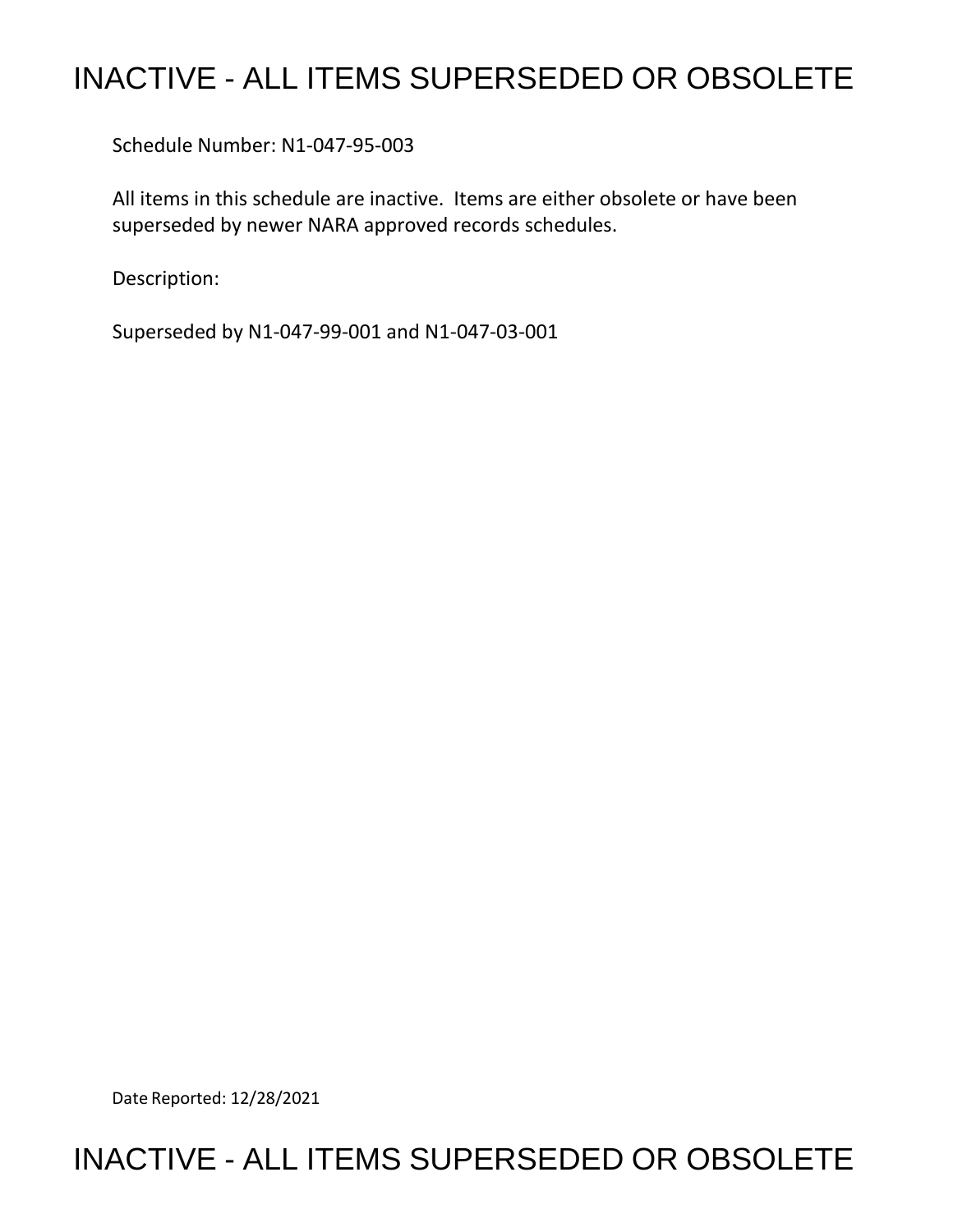|                                                                                          |                                                                                                                                                                                                                                                                                                                                                                                                                                                                                                                         |                          |  | <b>LEAVE BLANK (NARA use only)</b>                                                                                                                                                                                     |                                       |  |
|------------------------------------------------------------------------------------------|-------------------------------------------------------------------------------------------------------------------------------------------------------------------------------------------------------------------------------------------------------------------------------------------------------------------------------------------------------------------------------------------------------------------------------------------------------------------------------------------------------------------------|--------------------------|--|------------------------------------------------------------------------------------------------------------------------------------------------------------------------------------------------------------------------|---------------------------------------|--|
|                                                                                          | <b>REQUEST FOR RECORDS DISPOSITION AUTHORITY</b>                                                                                                                                                                                                                                                                                                                                                                                                                                                                        |                          |  | <b>JOB NUMBER</b>                                                                                                                                                                                                      |                                       |  |
|                                                                                          | (See Instructions on reverse)                                                                                                                                                                                                                                                                                                                                                                                                                                                                                           |                          |  | $\cdot$ q $\subset$ .<br><b>DATE RECEIVED</b>                                                                                                                                                                          |                                       |  |
| <sup>TO</sup> NATIONAL ARCHIVES and RECORDS ADMINISTRATION (NIR)<br>WASHINGTON, DC 20408 |                                                                                                                                                                                                                                                                                                                                                                                                                                                                                                                         |                          |  |                                                                                                                                                                                                                        |                                       |  |
| 1 FROM (Agency or establishment)<br>Health & Human Services                              |                                                                                                                                                                                                                                                                                                                                                                                                                                                                                                                         |                          |  | NOTIFICATION TO AGENCY                                                                                                                                                                                                 |                                       |  |
| 2 MAJOR SUBDIVISION<br>Social Security Administration                                    |                                                                                                                                                                                                                                                                                                                                                                                                                                                                                                                         |                          |  | In accordance with the provisions of 44<br>U.S.C. 3303a the disposition request,<br>including amendments, is approved except<br>for items that may be marked "disposition<br>not approved" or "withdrawn" in column 10 |                                       |  |
| <b>3 MINOR SUBDIVISION</b>                                                               |                                                                                                                                                                                                                                                                                                                                                                                                                                                                                                                         |                          |  |                                                                                                                                                                                                                        |                                       |  |
|                                                                                          | A NAME OF PERSON WITH A HOM TO CONFER 5 TELEPHONE                                                                                                                                                                                                                                                                                                                                                                                                                                                                       |                          |  | <b>DATE</b><br>ARCHIVIST OF THE UNITED STATES                                                                                                                                                                          |                                       |  |
|                                                                                          | Patricia $J/\!\!/$ Glover                                                                                                                                                                                                                                                                                                                                                                                                                                                                                               | $(410)$ 965-6108         |  | $rac{1}{2}$                                                                                                                                                                                                            |                                       |  |
| Agencies,<br><b>DATE</b>                                                                 | I hereby certify that I am authorized to act for this agency in matters pertaining to the disposition of its records and that the records proposed for disposal on the attached $\frac{3}{2}$ page(s) are not now needed for the<br>of this agency or will not be needed after the retention periods specified; and that written concurrence from<br>the General Accounting Office, under the provisions of Title 8 of the GAO Manual for Guidance of Federal<br>is not required;<br>SIGNATURE OF AGENCY REPRESENTATIVE | is attached; or<br>TITLE |  | has been requested                                                                                                                                                                                                     |                                       |  |
| JAN                                                                                      | 3<br>$1995$ Prentice Barnes, Sr.                                                                                                                                                                                                                                                                                                                                                                                                                                                                                        |                          |  | DHHS Records Management Officer                                                                                                                                                                                        |                                       |  |
| <b>ITEM</b><br>NO.                                                                       | 8 DESCRIPTION OF ITEM AND PROPOSED DISPOSITION                                                                                                                                                                                                                                                                                                                                                                                                                                                                          |                          |  | 9 GRS OR<br><b>SUPERSEDED</b><br><b>JOB CITATION</b>                                                                                                                                                                   | 10 ACTION<br>TAKEN (NARA<br>USE ONLY) |  |
|                                                                                          | Title II Retirement and Survivors Insurance<br>Claims Folders<br>RSI CLAIMS FOLDERS<br>(See attached)                                                                                                                                                                                                                                                                                                                                                                                                                   |                          |  | $M-47-88-2$ (1. A.)<br>$N1-47-86-2$ (1) and (2)                                                                                                                                                                        |                                       |  |
|                                                                                          |                                                                                                                                                                                                                                                                                                                                                                                                                                                                                                                         |                          |  |                                                                                                                                                                                                                        |                                       |  |

 $\sim$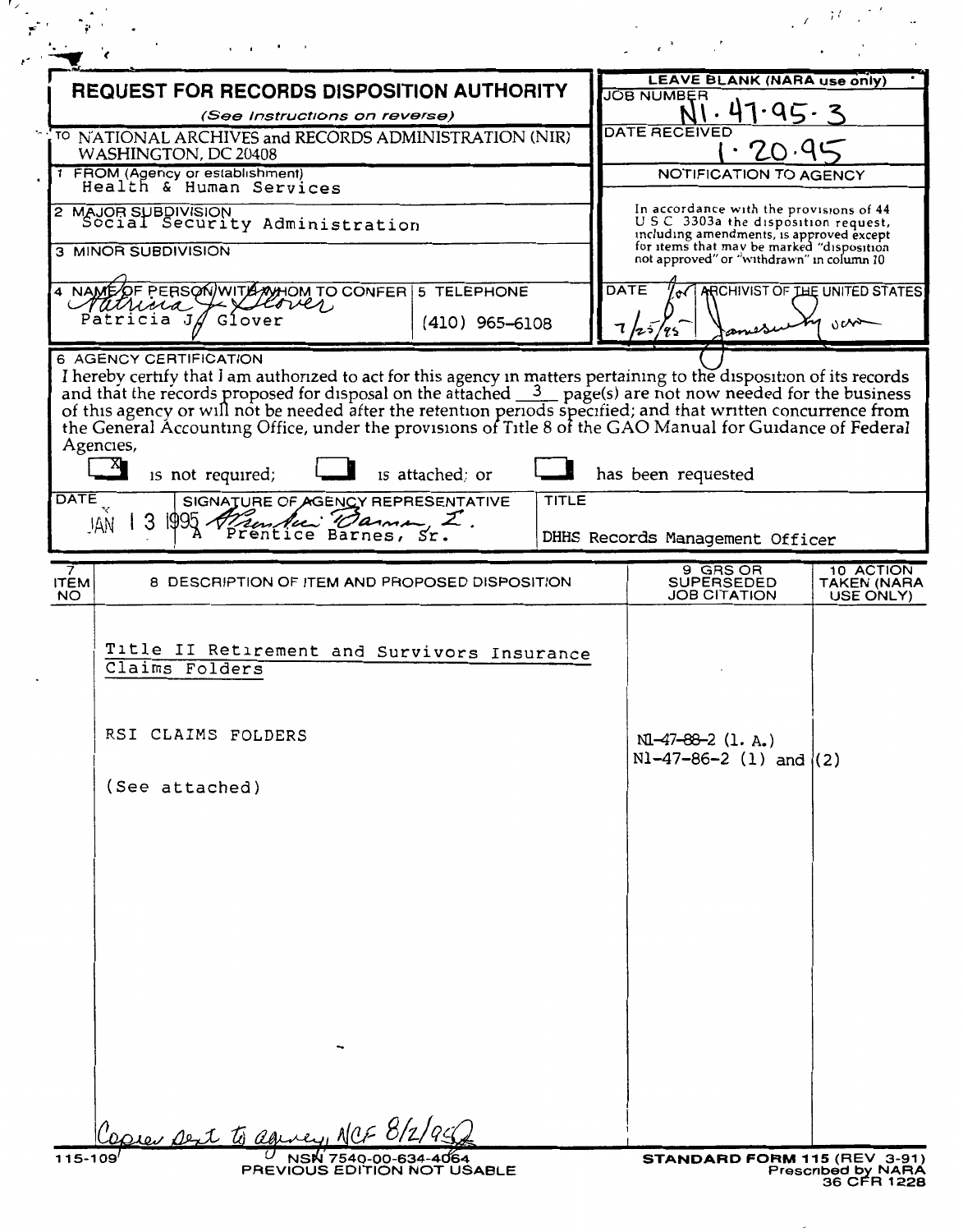### **RSI Claims Folders**

 $\mathcal{L}(\mathcal{F})$  and  $\mathcal{L}(\mathcal{F})$  . The set of  $\mathcal{L}(\mathcal{F})$ 

These claims folders contain all correspondence and other pertinent material accumulated in the process of adjudicating a claim. The award or disallowance determination forms, certain supporting proofs, and other records depicting payment history of the claim are filed on the left side of the folder. The claims application, other proofs, correspondence, and related documents are filed on the right side of the folder. When an auxiliary or survivor is entitled based on a disability, the folder will also contain physician's reports, medical evidence, continuing disability reviews, transcripts of disability hearings, and other disability evidence.

#### Proposed Disposition:

Subject to specific exceptions determined by SSA whereby records would be retained for a longer period of time, SSA will adhere to the following disposition schedule:

*Folders for awarded claims involving no disability-based benefits:* Destroy all folder records 7 years after the date of adjudication of the most recently awarded claim provided the file does not contain a representative payee application less than 7 years old; destroy even if the beneficiary is currently in pay status.

*Representative payee applications:* Destroy 7 years after the action is processed to completion.

*Folders for claims disallowed* or *terminated for nonmedical reasons:* Destroy all folder records 2 years after the final disallowance or termination date and all appeals have been expired for the last beneficiary on the record. This supersedes Disposition Authority Nl-47-88-2(1).

#### Exceptions:

- 1. Any claims or postentitlement folder or documentation where fraud or abuse is under investigation or legal action is underway and/or anyone on the record is or potentially could be affected by a court case, including class actions, will be retained until conclusion of the investigation or legal action. This is true for both awarded and denied claims.
- 2. When there is an underpayment outstanding, the folder will not be destroyed until 2 years after that individual's nonmedical termination event or 5 years after his/her medical termination event.
- 3. When there is an uncollected overpayment on the record for which recovery has not been waived, the folder will not be destroyed until 10 years after collection efforts have been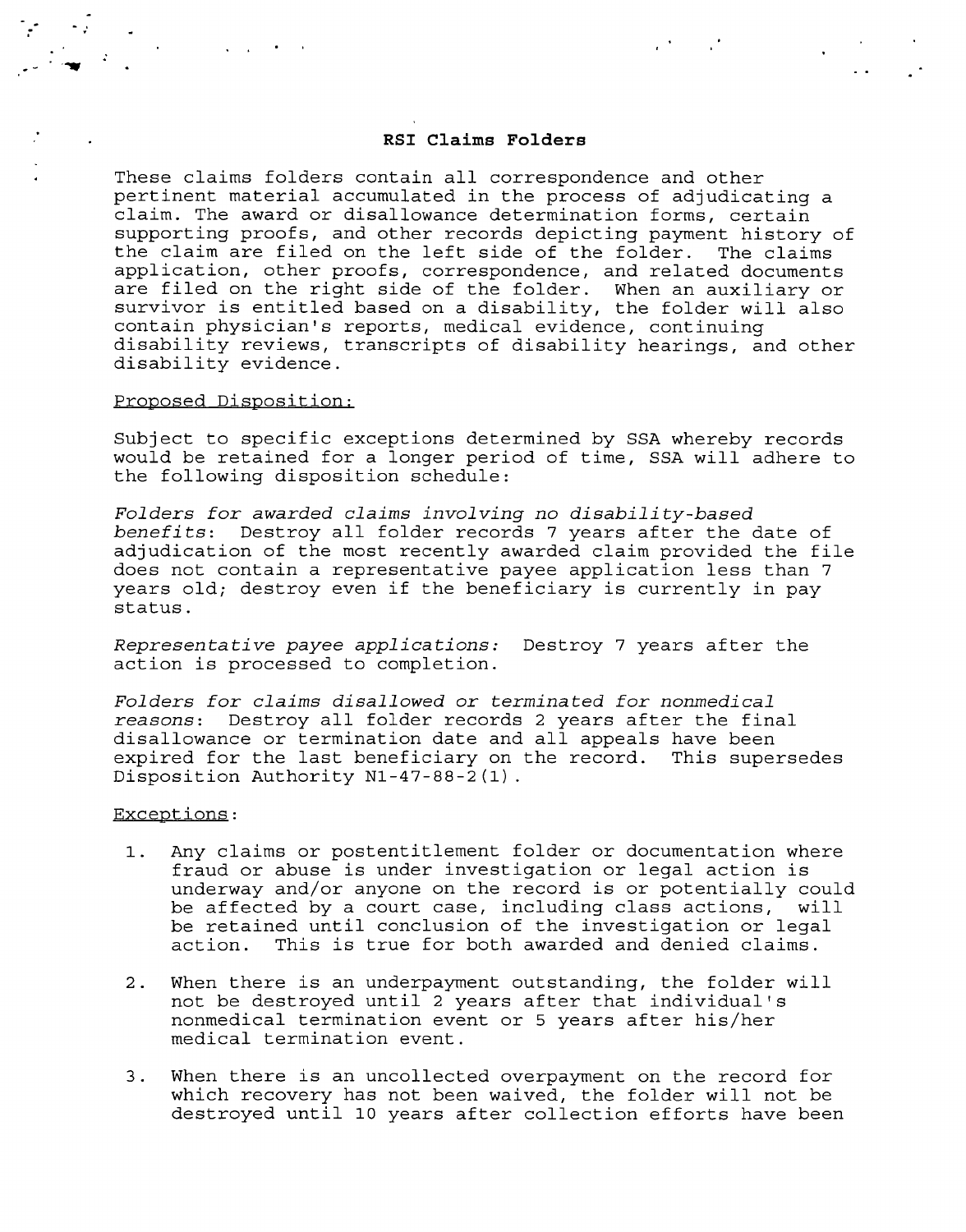terminated. This supersedes disposition authority **Nl-47-86-2(1) and (2).** 

 $\mathcal{L}(\mathcal{F})$  and  $\mathcal{L}(\mathcal{F})$  and  $\mathcal{L}(\mathcal{F})$ 

- 4. For entitled beneficiaries: In those limited situations where SSA's electronic file contains insufficient information for maintenance of the record (e.g., paper special determination material), the folder will not be destroyed until 2 years after the final nonmedical termination date or 5 years after the final medical termination date, whichever is later.
- 5. These disposition instructions apply only to hardcopy claims documentation. Transaction and payment histories are maintained indefinitely on SSA's electronic data bases pending approval by NARA of a separate machine readable records disposition schedule for the Master Beneficiary Record.

### Rationale:

*For awarded claims, including benefits currently in pay status:*  With the dramatic increase in information stored electronically, current procedures and improved safeguards, nonmedical paper records are no longer necessary to maintain the benefit records of entitled individuals. Accordingly, paper folder records may be destroyed even while the beneficiaries are entitled and in pay status without jeopardizing the rights of the public or the Government. The suggested 7-year period provides for retention until the statute of limitation on civil and criminal court actions has lapsed.

*For disallowed/terminated claims:* The change from a 5-year to a 2-year retention schedule for nonmedical disallowances/ terminations brings title II policy into conformity with title XVI policy (covered by disposition authority Nl-47-89-1 (1.b)) which has proven to be sufficient to safeguard the rights of the public and the Government.

Office of the General Counsel Certification:

I have reviewed the record descriptions and their respective proposed dispositions. I am of the opinion that the records will be maintained for a period of time sufficient to protect the legal and financial rights of the Government and

of people directly affected by the Agency's activities.<br>Mulh (IN) Divides <u>Mulhel</u> Date<br>Eting Chilef Counsel for Social State<br>Le Atoeles de Date WWWWWWWWWAINDOWALLOCONDUCTER THE MARKET OUTSELLOCAL SECURITY THE MARKET OUTSELLOCAL SECURITY Date  $122/94$ SSA Records Off: